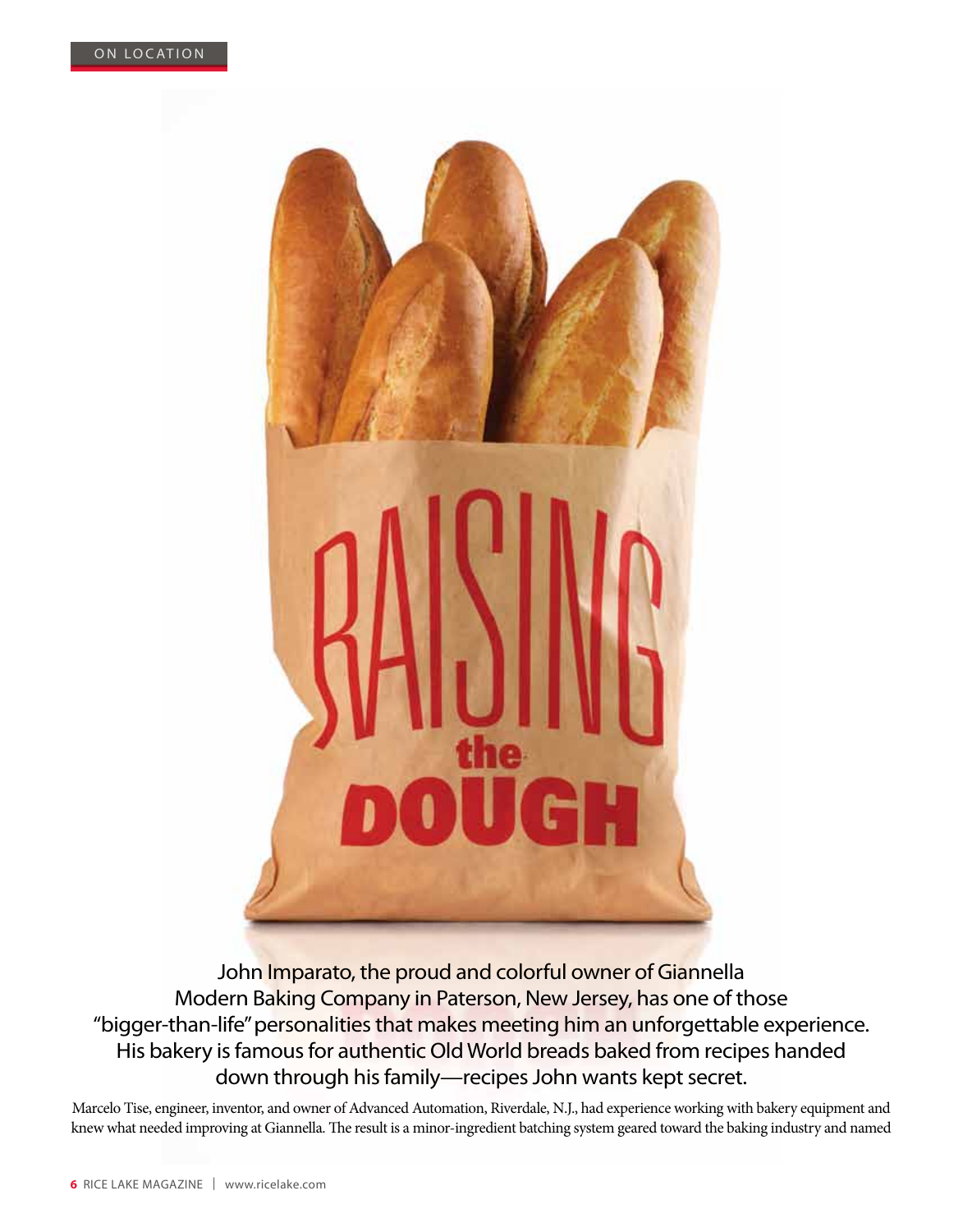the Batch Process Analysis (BPA) system, all designed, fabricated and installed by Advanced Automation in Riverdale. With BPA's modular design, Marcelo and his team can design and build systems with as many ingredient hoppers as needed, and write all the software needed as well.

The BPA also allows bakeries to tweak recipes for maximum cost savings. For instance, if a recipe calls for five pounds of sugar, a bakery could leave out one ounce of sugar from each batch. The end product will be consistent from batch to batch, and the BPA allows a bakery's recipes to remain secret under password protection.

The BPA has a very small footprint, taking no more room than the work benches used today. The system also allows bakeries to track all minor ingredients without having to put pen to paper. Giannella uses eight IQ plus® 355 weight indicators and one 820i® weight indicator. The IQ plus 355 indicators have analog outputs that the PC reads. It is used to monitor the weight in any one of eight feed hoppers that are filled with micro ingredients for commercial baking. The PC stores the many familysecret formulas. The operator can select the formula he or she wants. The 820i indexes a moving bench scale under the feed hoppers. As the hoppers get low on product, a signal is sent to the batch master who manually re-loads. Software automatically tracks and records daily

production runs, allowing bakeries to adhere to strict standards demanded by quality regulation associations.

Through the BPA's touchscreen system, workers can select the recipe and the total batch count and hit "run." The BPA will measure the ingredients into a tray, with accuracy down to the ounce, eliminating waste of expensive minor ingredients.

It took Marcelo about a year and a half to develop the BPA, from conception to programming to manufacturing. The machine and software system conforms to, and in some instances surpasses, all mandatory ingredient traceability and handling standards.

*Continued on page 8* 

"I can't control the prices of my ingredients, but I can control how much I use. BPA was the answer. Since installing BPA we increased our yield, tracked our use, and traced raw products via lot numbers down to the batch number. No more writing down lot numbers or errors in my batch. Our operators just select the recipe, select the mixer to use, and start the batch."

**John Imparato, president of Giannella Modern Baking Company, Paterson, N.J.**



John demonstrates the old way—when bakers measured ingredients by eye and instinct, with a pinch of this and a scoop of that. He scoops and pinches ever more expensive ingredients like sugar and flour out of a barrel before weighing them on a baker's scale. This inevitably results in waste and spillage.



With BPA's modular design, Marcelo and his team can design and build systems with as many ingredient hoppers as needed. The eight-silo BPA, 10feet tall and 8feet wide, stands in the back corner of Giannella's, turning out perfect batches every time.